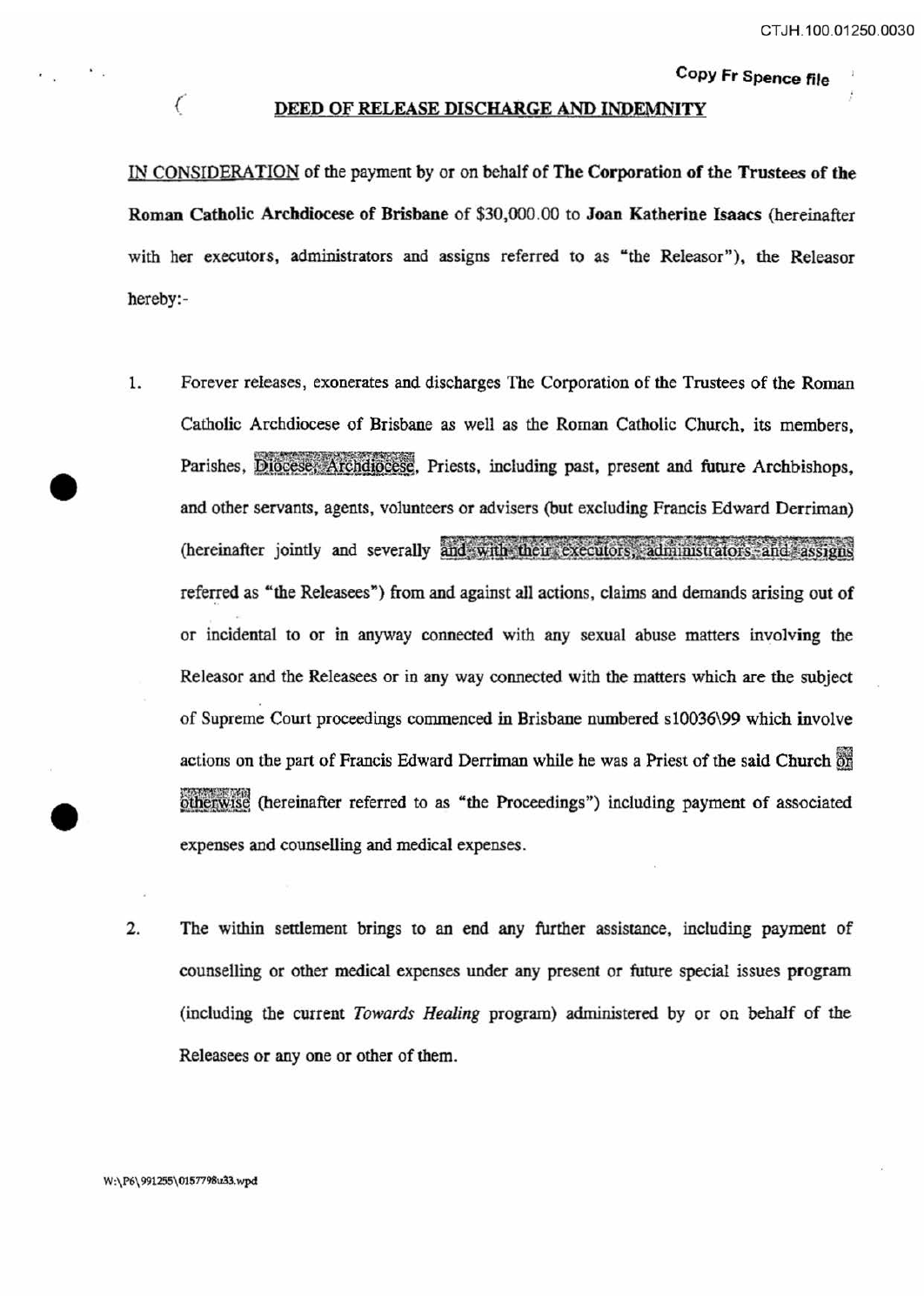CT JH.100.01250.0031

 $($ 

- 3. Agrees to prepare and arrange for a Notice of Discontinuance in relation to the Proceedings to be signed and filed within seven (7) days after payment of the agreed sum. Both the Releasor and the Releasees agree to bear their own costs of and incidental to the Proceedings.
- 4. Acknowledges that the settlement is made without admission of liability by or on behalf of the Releasees and in the context of legal advice received from Thynne & Macartney that the said Corporation would successfully defend the Proceedings and secure an order for costs against the Releasor and that the offer of compensation is provided for pastoral care reasons to try and help the Releasor come to terms with Derriman's conduct and enable the Releasor and her husband and family to move on with their lives. In the context in which the settlement is offered, the confidentiality of the settlement as provided for herein is paramount.
- 5. Undertakes and agrees to indemnify and keep harmless from loss the Releasees, jointly and severally, in respect of from and against any action or claim brought against the Releasees (or any one or more of them) from  $\overrightarrow{by}$  any party arising out of or incidental to or in any way connected with the factual matters that are the subject of the Proceedings and settlement as provided for herein or in any way connected with any process relating to any sexual abuse matters involving the Releasor and the Releasees.
- 6. Agrees that the within releases and indemnities may be pleaded by the Releasees as a bar to any proceedings or claims as a right to indemnity in respect of any such claim.

#### W:\ P6\ 991255\ 0157798u33. wpd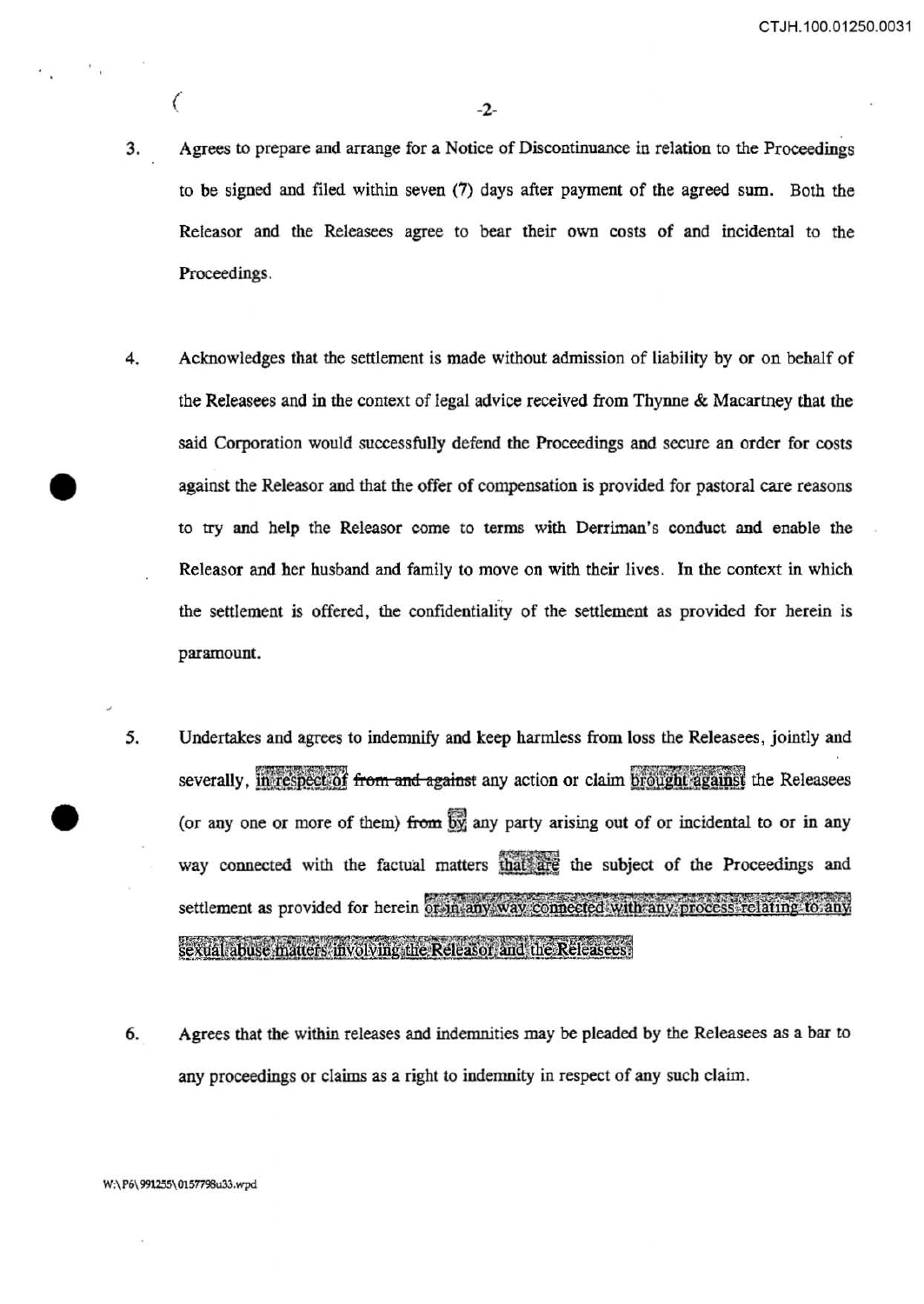CT JH.100.01250.0032

*(* -3-

- 7. The Releason, agrees that the terms of settlement are to remain strictly confidential and are not to be made known publicly or to third parties (prior to or after this release is executed) except for the purposes of enforcing the terms of the settlement. If asked by any third party about the matter, the parties are at liberty to disclose only that *"the dispute has been resolved and the terms are to remain conjidemial"* or words to that effect. The requirement for confidentiality extends to the Releasor's lawyers or other agents.
- 8. Agrees not to make (or cause to be made) disparaging remarks in writing or orally or other comments to or about the Releasees (or any one of them) or enter into discussions in relation to the subject matter of the Proceedings or in relation to any process relating to any sexual abuse matters or issues involving the Releasor and the Releasees or this settlement. to any party, including the Releasees (or any one or other of them). This settlement is to bring to an end the discussion of the matters in issue.
- ģ. Notwithstanding the contidentiality requirements of Clauses 7 and 8 hereof, the Releasor shall be at liberty to make confidential disclosure of any sexual abuse issues and or any consequential matters arising therefrom which are the subject of confidentiality under this release, discharge and indemnity, for
	- ä genuine therapeutic treatment purposes, and/or
	- $\mathbf{b}$ if otherwise compelled by law to do so.
- 10. Acknowledges and accepts that:
	- a. The Releasees are entitled to injunctive relief against the Releasor to prevent a breach of either Clauses 6, 7 or 8 hereof or both of them; and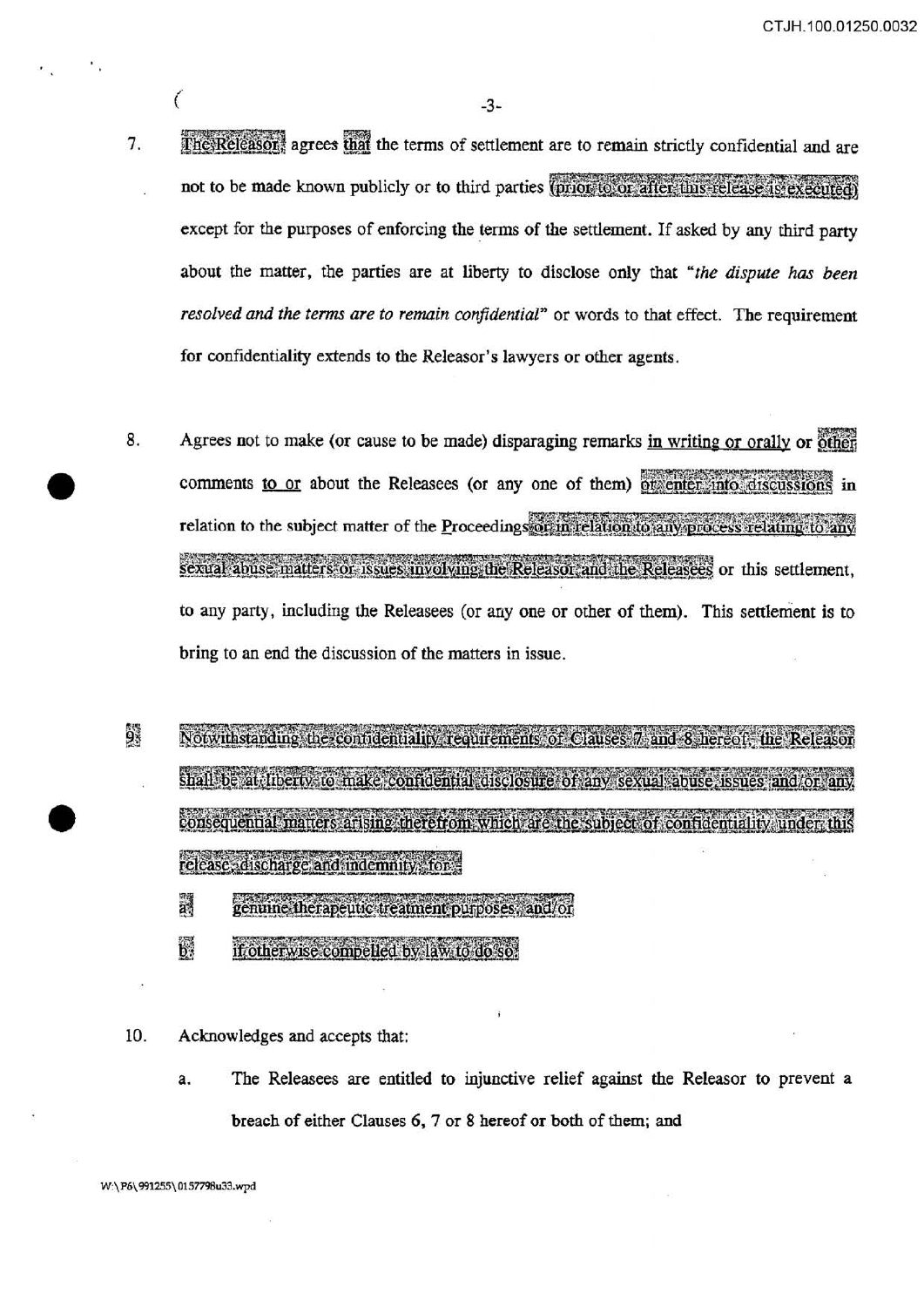- b. a Statutory Declaration sworn by a proper officer of The Roman Catholic Archdiocese of Brisbane forwarded to the Releasor shall be sufficient proof of the Releasor's breach of Clauses 6, 7 and 8 and sufficient to found any action brought by the Releasees against the Releasors; and
- c. on breach of either Clauses 6, 7 and 8 hereof or both of them, the Releasees (or any one of them) shall be entitled at their option to, either,:
	- (i) take injunctive action to enforce the terms of the settlement; or
	- (ii) provide notice to the Releasor cancelling the within settlement and requiring repayment of the settlement monies, which repayment the Releasor shall make payable to the Releasees within seven (7) days of receiving such notice.
- 11. In the construction and interpretation of this Release Discharge and Indemnity, where the circumstances so require:-
	- (a) the singular shall include the plural and vice versa; and
		- (b) the neuter shall include the personal gender and vice versa; and
		- (c) the word "person" shall include natural persons, Bodies Corporate or voluntary associations and also the person's heirs, executors, administrators successors and/or assigns.
- 12. The parties acknowledge that the payment of \$30,000.00 includes any Health Insurance Commission refunds which are to be the responsibility of the Releasor.
- 13. The Releasor authorises the Releasees to pay the said settlement sum as follows:-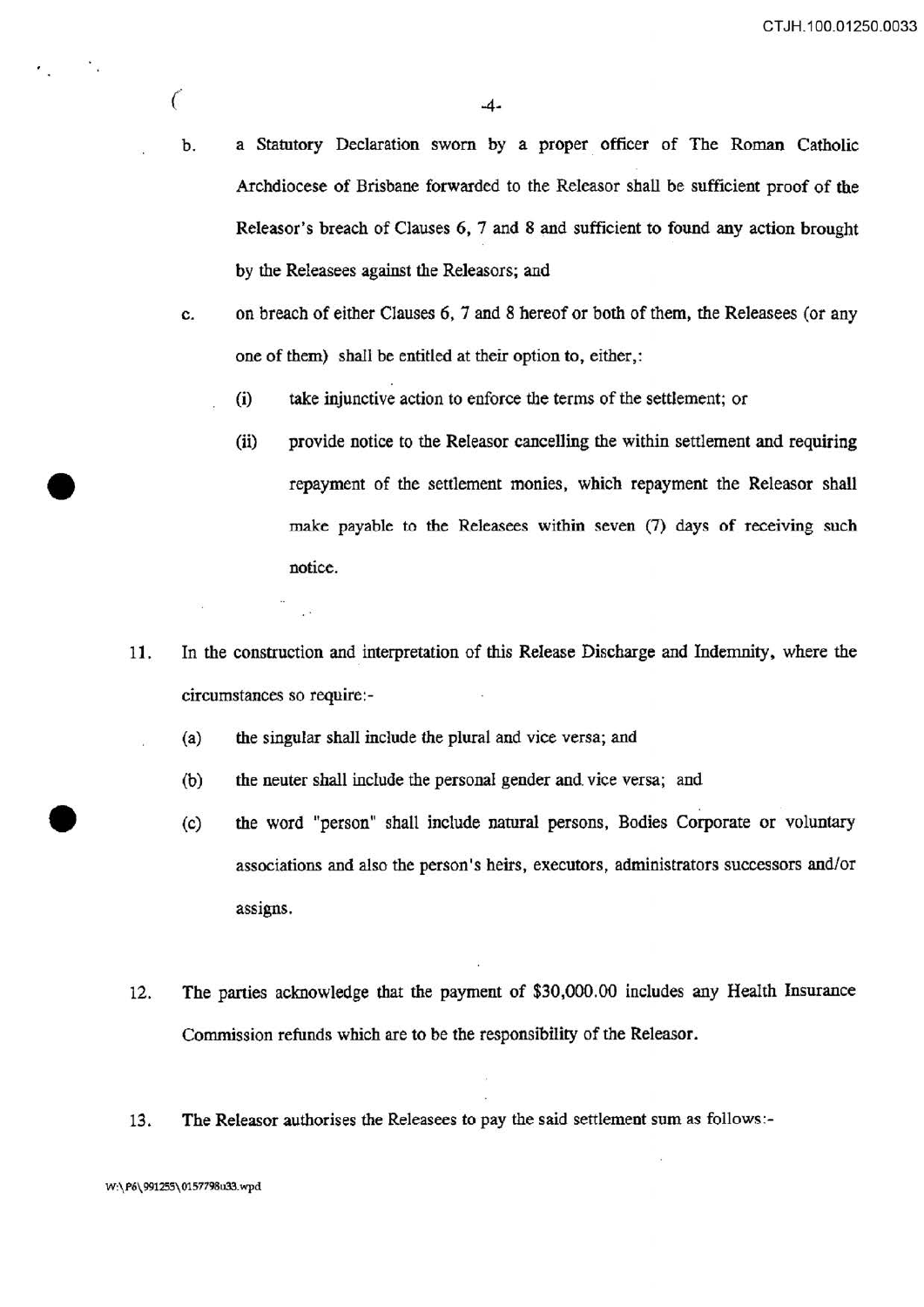CT JH.100.01250.0034

|                                         | $-5-$         |             |
|-----------------------------------------|---------------|-------------|
| Health Insurance Commission<br>(a)      |               | \$1,180.60  |
| Cranston McEachern Trust Account<br>(b) |               | \$28,819.40 |
|                                         |               |             |
| )<br>$\lambda$                          | <br>Signature |             |
|                                         |               |             |
|                                         |               |             |
| )<br>$\mathcal{E}$<br>∖                 | <br>Signature |             |
|                                         |               |             |

#### W:\ P6\99l255\ 0157798u33.wpd

 $\tilde{\kappa}$ 

ý.

 $\epsilon_{\rm p} = \epsilon_{\rm i}$